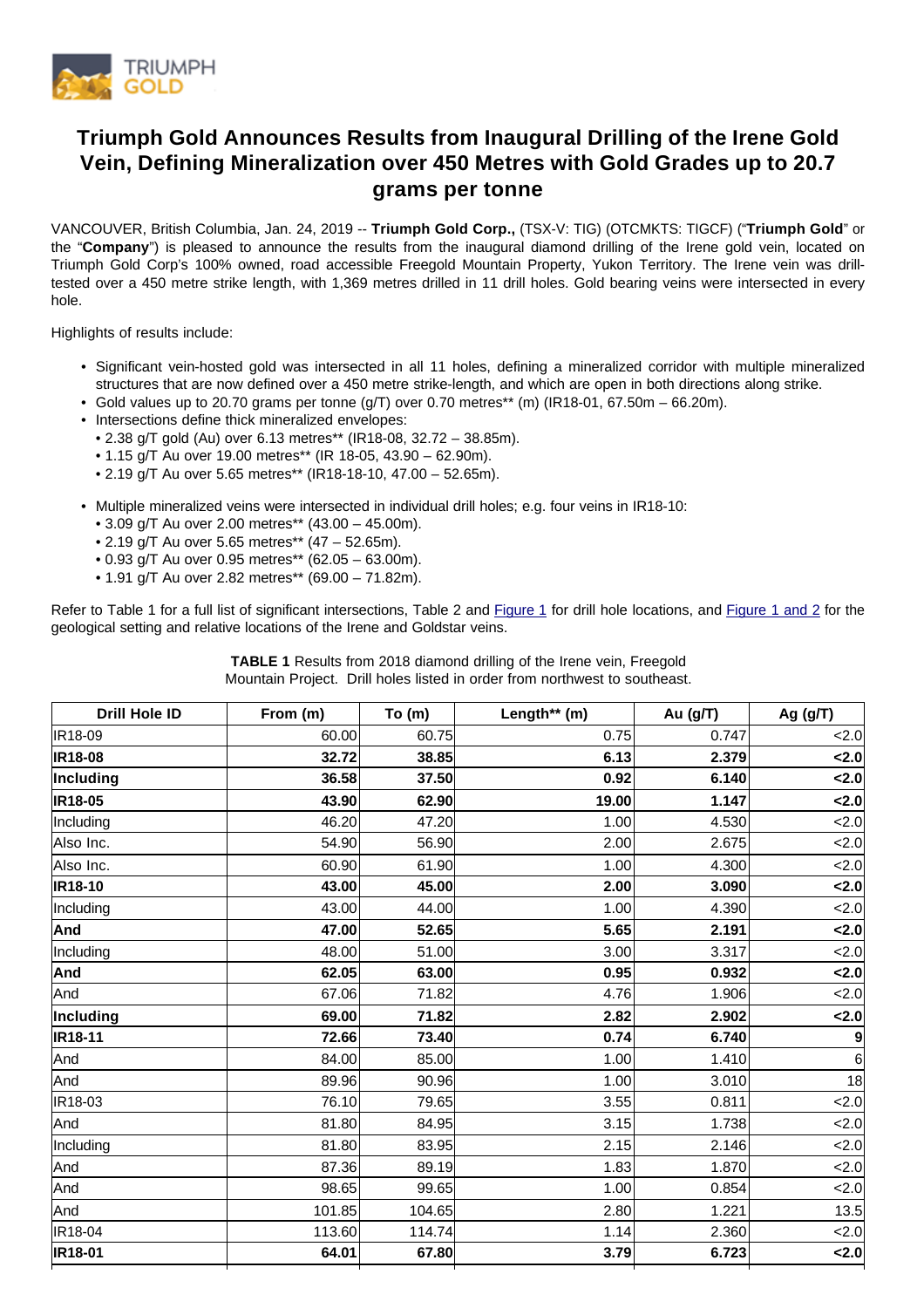| Including      | 66.50  | 67.80  | 1.30 | 17.215 | < 2.0          |
|----------------|--------|--------|------|--------|----------------|
| Or             | 66.50  | 67.20  | 0.70 | 20.700 | $\langle 2.0 $ |
| And            | 69.80  | 70.80  | 1.00 | 4.410  | 2.0            |
| And            | 103.63 | 105.16 | 1.53 | 0.968  | 14             |
| <b>IR18-02</b> | 108.75 | 109.50 | 0.75 | 1.340  | < 2.0          |
| <b>IR18-06</b> | 57.25  | 58.25  | 1.00 | 1.340  | 2.0            |
| And            | 67.75  | 74.45  | 6.70 | 0.903  | 2.0            |
| <b>IR18-07</b> | 82.72  | 83.71  | 0.99 | 0.817  | 36             |
| And            | 91.75  | 96.70  | 4.95 | 1.070  | 2.0            |

## **History of Discovery**

The Irene vein is located on the lower northwest flank of Freegold Mountain, 2.35 kilometres along strike to the northwest of the Goldstar epithermal gold vein system, which is exposed on the top of the Mountain. Irene was first identified in 2013 when Triumph Gold was alerted by a local placer miner that a mineralized vein had been uncovered in Guder Creek during surficial gold mining operations. By 2014 the vein had been exposed via placer mining over a strike length of 140 metres. Extensive surface outcrop channel sampling yielded excellent results across the full area of exposure, including 7.11 g/T Au over 3 metres (TR13-21), 5.19 g/T Au and 66.8 g/T Ag over 1 metre (TR14-36), 19.9 g/T Au and 145.0 g/T Ag over 0.36 metres (TR14- 37), and 3.47 g/T Au over 7.0 metres (TR13-018).

# **Geology of the Irene Vein**

The 2018 inaugural diamond drill program on the Irene gold vein system tested beneath the surface exposures of the vein with drill holes spaced every 50 metres and tested for along strike extensions beyond the surface exposure with step-out holes located 100 metres to the southeast and 100 and 200 metres to the northwest. Mineralized veins were encountered in every hole to a maximum vertical depth of approximately 100 metres. The intersections define a mineralized corridor that contains multiple veins divided into two types: 1) gold dominant quartz veins and chalcedonic breccias with abundant fine arsenopyrite in multiply re-brecciated quartz, and 2) gold and silver rich massive sulfide veins, composed of pyrite, chalcopyrite, arsenopyrite and stibnite.

The Irene vein/mineralized corridor coincides with the NW-SE oriented Guder Creek, a deeply incised topographic feature that partly bisects Freegold Mountain and which contains significant placer gold. The vein is located at a fault modified contact between Yukon Tanana metamorphic rock and Middle Cretaceous Revenue granite. In drill core, faulted slivers of multiple granitoid and metamorphic lithologies were observed. The Guder Creek fault is interpreted to be a splay off of the Big Creek Fault, which is an important control on mineralization elsewhere on the Freegold Mountain Property (e.g. the Revenue-Nucleus area), and regionally (e.g. Goldcorp's Coffee Creek deposit).

## **Link Between Irene Vein and the Goldstar Vein**

The Goldstar vein system is located on the top of Freegold Mountain, 2.35 kilometres to the southeast and along strike of the Irene vein. It is exposed over approximately 900 metres as a series of en echelon quartz veins and vein breccia. The vein system was among the earliest exploration targets on the Freegold Mountain property and it was tested with 30 short reverse circulation and diamond drill holes in 1959, 1974, 1987 and 1991. Historical drill results are similar to results from 2018 drilling at Irene and include 11.65 g/T Au over 2.59m, 9.77 g/T Au over 2.20m, 7.95 g/T over 1.5m, 5.42 g/T Au over 3.4m and 5.6 g/T Au over 1.53m. Outcrop between the Goldstar vein on the top of Freegold Mountain and Irene near the bottom of the mountain, is buried under overburden and thick vegetation and has never been drill tested. A historical grab sample collected in 2005 from a trench located between Goldstar and Irene, 420 meters northwest of the Goldstar vein exposure, graded 425 g/T Au and 321 g/T Ag\*\*\*. Historical assays have not been verified by Triumph Gold Corp.

## **Exploration Potential**

Combined, the exposed or drill tested portions of the Irene and Goldstar veins cover 1.35 kilometres. The veins are along strike of one another, they have similar geological characteristics, and they have consistent drill results with multi-gram gold over multi-metre intersections. The 2.35 kilometre long area between the Irene and Goldstar veins is highly prospective for a continuation of gold mineralization. Future drilling and trenching of the intervening area will test the possibility that these veins are contiguous, which would potentially demonstrate a 3.70 kilometre strike-length and 650 metre vertical extent of gold mineralization.

| Drill hole ID  | Easting* | Northing* | <b>Azimuth</b> | <b>Inclination</b> | Depth (m) |
|----------------|----------|-----------|----------------|--------------------|-----------|
| <b>IR18-01</b> | 386648   | 6910463   | 215            | $-50$              | 112.78    |
| <b>IR18-02</b> | 386648   | 6910463   | 215            | -661               | 175.26    |
| <b>IR18-03</b> | 386602   | 6910487   | 215            | -501               | 116.74    |
| <b>IR18-04</b> | 386602   | 6910487   | <b>215</b>     | -66l               | 201.10    |
| <b>IR18-05</b> | 386568   | 6910515   | 215            | -501               | 105.16    |
| <b>IR18-06</b> | 386686   | 6910427   | 215            | $-50$              | 109.73    |
| <b>IR18-07</b> | 386761   | 6910372   | 215            | -501               | 126.49    |
|                |          |           |                |                    |           |